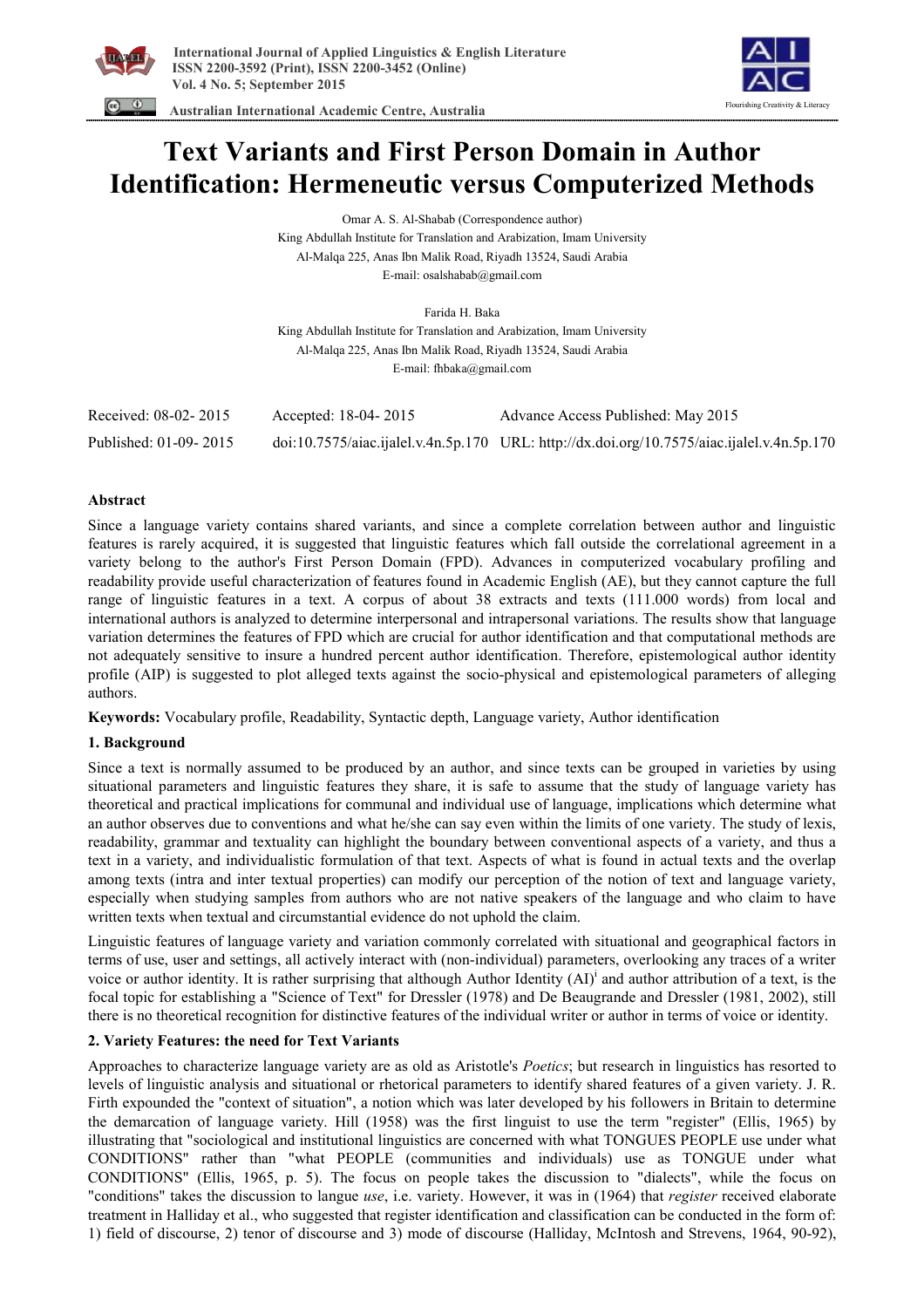notions which received further elaboration in Ure and Ellis (1977), Sinclair (1972) and Sinclair and Coulthard (1975) among others.

Ure and Ellis (1977, pp. 198-201) stipulated "complete" correlation between contextual features, of field, formality, mode and tenor, and linguistic features, for the attainment of a language register (ibid. 201). One may find an approximation of this complete correlation in certain cases like application forms, questionnaires and multiple choice test items, i.e. varieties which exemplify limited choices making a "sublanguage" found in ritualistic language and strict conventional formulae (marriage ceremony for instance). The room for variation is pre-determined, allowing the applicant to be male or female, married, single or divorced, white, black or colored, and the like. Most texts, however, are not so restrictive, and hence allow for choices at different levels from wide range of possibilities, especially at the level of the mental lexicon and grammatical structure (Author, 1986 and 2012).

Despite the power of conventional and regularity forces associated with linguistic use, there remains a considerable room on the continuum of linguistic infinity for personal style, idiosyncrasies and identity, features which need to be described and explained by a text theory. The need for developing an "inner voice" in a writer or in a language learner has been recognized and encouraged (Russell, 1999), and the need for seeking empirical method and evidence for author attribution has valid, and even "ethical" grounds, since questions of identity of author and "text" have direct bearing on questions of academic argumentation, forensic evidence, copyright disputes and literary criticism. But linguistically, the vital and central ground, the object language, the linguistic unit under the spotlight in this search is the "text". In a corpus-based approach, including variety and variation studies, the text is a real physical entity, a processing mechanism and a theoretical frame is at stake. The two approaches of discourse and text linguistics merge in the shift from focusing on discourse features, variety features, or stylistic features to relocating the "text" in the central paradigm for knowledge and linguistic study. Whether one takes the realization of linguistic formulation (paraphrase, abstracting, plagiarizing, cut and paste), translating or investigating language variety, style, or discourse, the unit under scrutiny is the *text* as realization or abstraction.

*Text variant is a feature of language user or linguistic use.* The term is an all-comprising notion which refers to features of the speaker, the situation, the geographical space, or the speaker-specific human or non-human speaker including divine speakers, imaginary entities and creatures assumed actual or mythological. Therefore, any of the purposes described in the above section (text and variety description, writer identity, author attribution, or studying one specific text) will be best served by focusing on text variants, and consequently questions of text integrity can be captured and served.<sup>ii</sup>

## **3. Writer Identity from Pedagogical and Ethnographic Perspectives**

In pedagogical settings encouraging learners of English as a foreign/second language to express themselves, takes various forms one of which is keeping diaries or writing an autobiography or "autoethnography". Chamcharatsri uses composition classes to examine how second language learners "construct their identities" and how autoethnographical aspects of their personality play a role in identity building by Asian students in American universities (Chamcharatsri, 2009).

For Ivanić learning and teaching about academic writing can evolve around the self and identity, a notion which receives extensive treatment in her (1997) book. Identity involves complex and powerful constructs such as "social identity", "the self" and "discoursal identity", helps in developing discourse and academic community (Ivanić, 1997) and it also helps in exploring the "multiple possibilities of self-hood" as an academic writer (Ivanić, 1997). One can say that according to Ivanić's model, the journey of an academic apprentice writer is tenuous and problematic as having to convey content while giving a representation of the self, in multilayered structures of socio-communal groupings in the wider environment and academia. Ivanić's model positions the "self" and "identity" in the face of socio-cultural settings which can be penetrated only through discoursal compromises between the self and the other.

Catherine Russell (1999) explores the "autobiographical" and "autoethnographical" as two basic foundations of the construction and representation of identity in filmmaking. The deconstruction of the other through the "transformation of "personal expression" in the avant-garde to a more culturally based theory of identity" (Russell, 1999, p. 25) is the way to vitalize and create the dynamics of identity. This is achieved by harnessing the authobiograpical elements and the autoethnic expression in self-expressing discourse. The "inner voice" expressed by the "I" as opposed to "you" finds its echo in the "mental voice" found in expressions of identity in women intimate relations (Moonwomon-Baird, 2000). In all three perspectives reviewed above, linguistic (or discourse) identity hinges on extra-linguistic factors, biography, community, ethnicity, or libido motivation.

According to Klein and Kirkpatrick (2010), writing can be a tool for "communicating and learning", distinguishing two types of variables, moderator variables "gender, previous writing experience" and mediator variables "genre knowledge and approach to writing". They found that gender predicted previous writing experience but was not affected by instruction, while instruction affects genre knowledge" (Klein and Kirkpatrick, 2010).

Patchan et al. (2009) studied the writer's identity by comparing comments by students (peer review), a writing instructor and a content instructor, to test the hypothesis which states that students are capable of rating their peers. Writing instructors' comments were largely evaluative (72%) rather than coaching (20%) or common reading (8%) (Smith 2003 quoted by Patchan et al.). Patchan et al. were mainly concerned with "directive comments" in "feedback … important for improving writing" (Patchan et al. p. 127). For Bruke (2010), Korean students in American universities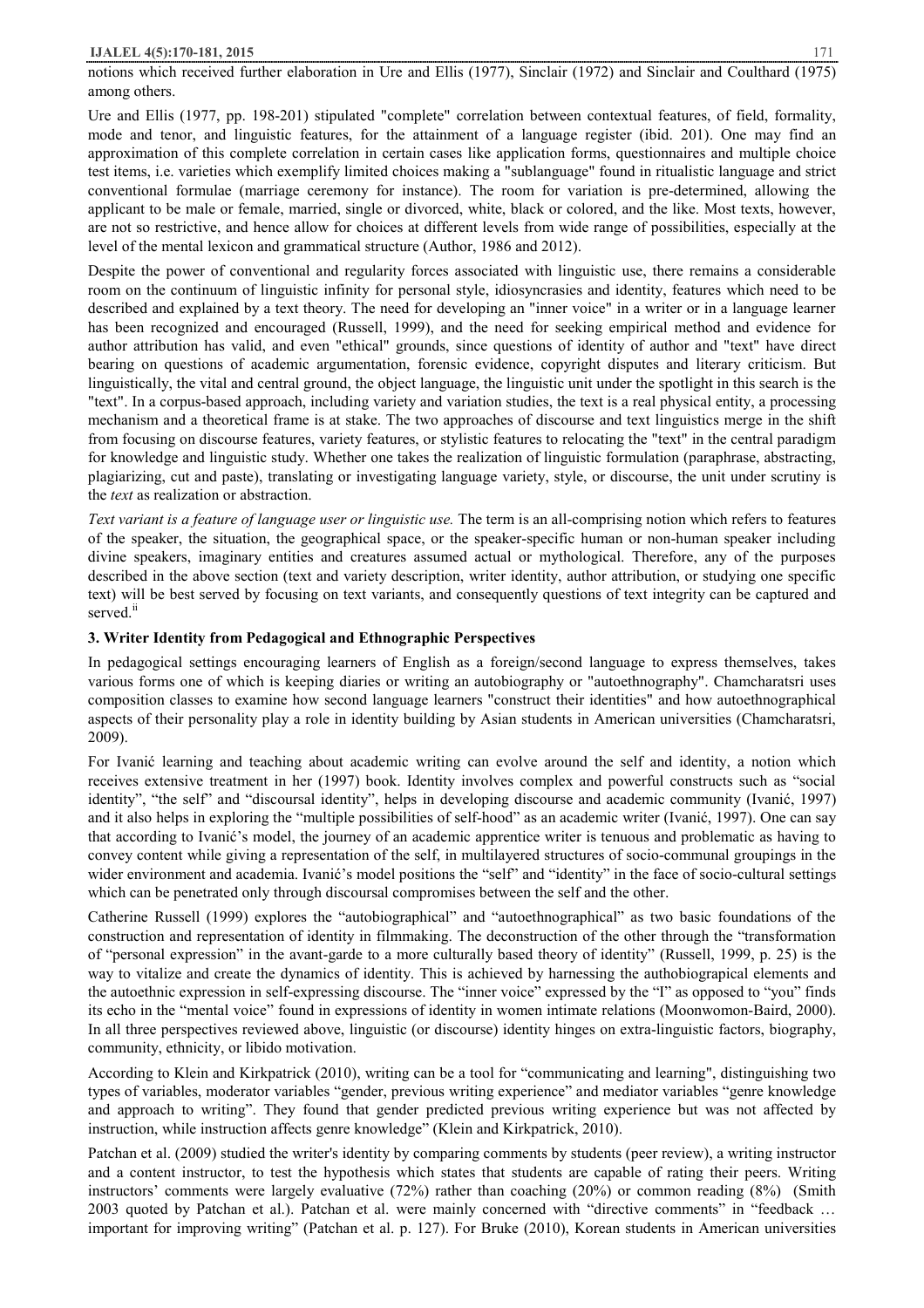face difficulties as they engage in a "power struggle" in their attempt to construct "their authoritative identities in the U.S. academy – which requires authoritative writer identity" (Bruke, 2010, p. 13).

#### **4. Author Attribution**

Universities in USA prepare students guides to ensure knowledge about violations of copyright and plagiarism offences (see: http://w.w.w.judicial affairs,sa.ucsb.edu/ Academic Integrity, Academic Integrity: A Student's Guide). The implicit assumptions behind such documents reveal that texts and authors have their entity, identity and integrity, terms which provide notional frames that need demarcation, but that also pose questions about the linguistic ground and implications of these terms.

Studies of Author Attribution (AA) have a long history (see Grieve 2005 for a review), but they have recently experienced a surge with the availability of experimental methods enhanced recently by computational linguistics. Grieve puts the earliest date for studying AA as (1787) referring to Edmond Malone work on the three parts of Henry VI in which Malone used meter and rhyme as features of author attribution (Grieve 2005, p. 4). In his review of AA, Grieve discusses the main issues in the area including: meter and rhyme, word length, sentence length, punctuation, contractions, vocabulary richness, graphemes, etymology, errors, words, word position, N-Gramsiii and syntax (as in Startvik's analysis of forensic evidence: the discrepancies in two written statements, Grieve, 2005, p. 53).

With advances in computer and information technology, one can predict the rush towards using and developing available technologies. This trend is felt in the Internet link for Appen Speech Language Technology Inc. (http://www.appen.com.au). Three short quotations will clarify the point:

Appen Text Attribution Tool (TAT) was developed under US government funding and sponsorship to meet and identify needs of intelligence and law-enforcement organizations.

[\*underlining by researchers] (Appen,, 2008a, p. 1)

TAT determines author's age by passing a document's features to a machine classifier (an SVM; SMO as implemented in WEKA [6]). By using features other than surface level, the TAT is able to identify constructs that reveal an author's true age.

[\*underlining by researchers] (Appen, 2008a, p. 2)

The TAT is intended to support human analysis by identifying candidate material for more assessment. It is not intended to provide definitive analysis. In its law-enforcement and intelligence configurations, the user brief was to provide an investigative profiling tool than evidentiary tool.

# [\*underlining by researchers] (Appen, 2008b, p. 2)

The first quotation declares that TAT is customized to serve intelligence and law-enforcement organizations, and that TAT makes the task too specific for a linguist and operates as an indicator motivated by problem-finding.

In the second quotation, the customer is promised that TAT will definitely identify the "construct that reveals an author's true age", a claim which is made using indirect language "identifying constructs" and which is simply not correct, since "true age" can be illusive and the constructs used including "slang/jargon, specialized vocabulary, or context specific language varieties as text spk (SMS text speak)" are all open to abuse and misuse.

The third quotation provides a disclaimer and a retreat from the position announced earlier, since it states now that the results do not provide "definitive analysis" and that "the developers are told of no legal incrimination against individuals who may be wrongly classified and consequently accused" (Appen, 2008, Internet site).

In another online paper (Appen, 200b), Appen reveals another tool, Data Stream Profiling Tool, which "uses biometrics modeling, specifically mathematical abstractions of a user's typing behavior, in order to identify them". One of the three main components, the Keylogger, is a "small software component that is installed (covertly if necessary) on any computer to be monitored" (Appen, 2008b, p. 1). The "covert" option used here is not for protecting the persons being monitored but to put them under surveillance, a matter which raises ethical and legal questions. Technically, the significant factors DSP works include "typing cadence; duration for which keys are held down; timing transitions between key sequences" (Appen, 2008b, p. 1). It is clear that although the linguistic product of the individual being monitored is in the background (i.e. is being processed), the factors being monitored are extra-linguistic factor relevant to non-verbal behavior. The DSP shows the wide range of issues which may be evoked in what is termed "profiling". Author linguistic identity in this paper, is limited to language, and may be most productive when it is limited to one text-type.

Although not all works on text/author identification or attribution are set for specific or narrow band of customers with hidden agenda, still by its nature, unlike pedagogical applications, text identification and author attribution can easily slide to a forensic type of investigation.

# **5. Author identification**

The works reviewed below make a random selection in which the emphasis is on academic questions concerning the possibility of achieving Author Identification (AI) and the type of linguistic features and techniques (tools and methods) employed to achieve AI.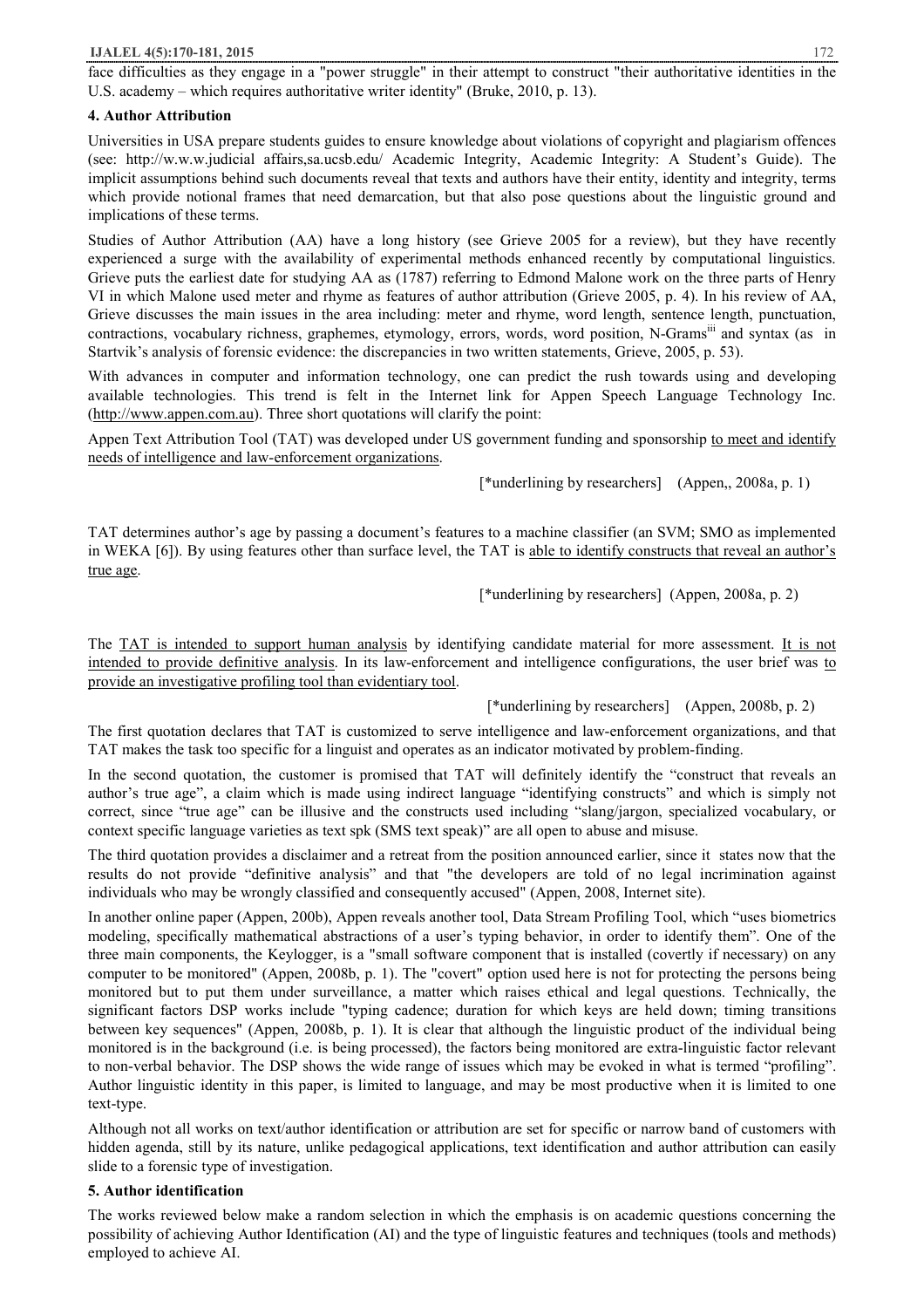Stamatatos et al. (2001) carried out experiments in genre detection, author identification and author verification tasks to test their method which they developed. Their technique utilizes one-word and two-word frequency. They maintain their method and technique is promising and that the "distributional lexical measures, i.e. functions of vocabulary richness and frequency of occurrence of the most frequent words" is better than most available methods for author identification (Stamatatos et.al, 2001, p. 471).

Hoover (2003) questions the "usefulness of vocabulary richness for authorship attribution" rejecting the assumption that "vocabulary richness can capture an author's distinctive style or identity" (Hoover 2003, p. 152). But in Hoover (2006), a large corpus (200.000 words) of American poetry and a large corpus of 46 Victorian novels, are used to test the usefulness of "the less than 100 most frequent word units, only to conclude that word lists were unable to identify author or style (Hoover, 2006). Hoover is hopeful, however, that refinement in search measures and the large corpora that can be treated today are promising in enabling us to explain "why and how word frequency analysis is able to capture authorship and style" (Hoover, 2006, p. 1).

The critical issues of the works of suspected authors and number of words needed for suspected texts were discussed by Luyckx (2011). He adopted the "traditional number 10.000 per author as a minimum for an authorial set" (Luyckx 2011, p. 35). He clearly illustrates text categorization models in figure 1:

|               | Corpus             |                        |
|---------------|--------------------|------------------------|
| Training data | Feature selection  |                        |
|               | Training instances | Machine learning       |
| Test data     | Test instances     |                        |
|               |                    | Labeled test instances |

Figure 1. Luyckx and Daelemans, 2011, p. 38.

Luycks and Daelmans write:

It is possible that different types of features (e.g. character n-grams or function word distributions) are reliable for small as well as large sets of authors, the specific features may be very different in both conditions.

(Luycks and Daelmans, 2011, 42)

Considering forensic investigations in general, one can say that they reveal suspicion of text manipulations which compromise text "integrity" and which hide negative malicious intentions. Hence, the degree of offensive text manipulation and the degree of compromising text integrity is matched by human involvement in the manipulation, resulting in at least three types of offence:

1) Criminal persona corresponds to a criminal offense in which a text is forged or adapted as part of a crime.

2) Shadow/Ghost author corresponds to academic offense in which a text is wholly or partially claimed by a person other than the original writer (including cases in which the text is totally or partially commissioned to appear with a name other than that of the original writer).

3) Twilight assistant corresponds to soft offenses in which students or trainees receive assistance and/or lift material from outside sources (including commissioning) to unjustly earn grades, prizes or recognition (but not to the extent of procuring a complete project or thesis).<sup>iv</sup>

Zhao and Zobel's investigation of a literary English corpus of (634) texts by famous authors "to further explore the properties of AA methods" (Zhao and Zobel, 2006), focusing on three linguistic features taken to represent style in the authors under investigation: 1) function words; 2) part-of-speech (pos) tags and pos pairs; 3), and combinations of these (ibid). Their main results show 85% accuracy in positive examples, 95% accuracy in negative examples, 10% accuracy in parts of texts, and 53% accuracy in 10.000 words extracts. Interestingly, the main error (misattribution) originated from translated texts "suggesting that style" – as measured by Zhao and Zobel – "does not survive the translation process." (Zhao and Zobel, 2006, p. 2). Conclusions show that token-level is the most reliable discriminating factor, and that the analysis level measures are more reliable than the phrase-level. Secondly, texts less than 1.000 words are less likely to be correctly classified. Thirdly, according to Stamatatos et.al the method has achieved a higher accuracy than Burrow's lexical method, which used fifty most frequent words (see Stamatatos et al., 2001. P. 212).

Stylometry is most often used for detection of plagiarism, finding authors of anonymously published texts, for disputed authorship of literature or in criminal investigations within forensic linguistic domain (Stańczyk and Cyran, 2007, p. 151)

Stańczyk, and Cyran (2007) investigate two Polish writers using nine function words, eight punctuation marks, and combinations of function words and punctuation marks. They reported that the "textual descriptors" they used showed a preliminary advantage for using "syntactic attributes" in author attribution (see Stańczyk, and Cyran, 2007, p. 157).

The brief review above outlines three main concerns: 1. Identity development in pedagogical and academic settings represented by Ivanić (1997), 2. Autoethnographical self, represented by Russell (1999), 3. Author attribution and author identification recently represented by numerous researchers (e.g. Grieve, 2005, Grieve, 2005 and Zhao and Zobel, 2006). It is clear from the comments made in relation to each of the reviewed works that the main emphasis is pedagogical, ethnographical or computational, which leaves the role of identity in text interpreting and making unexplained. Hence, placing the notion of identity in the linguistic network in the form of the IF, would hopefully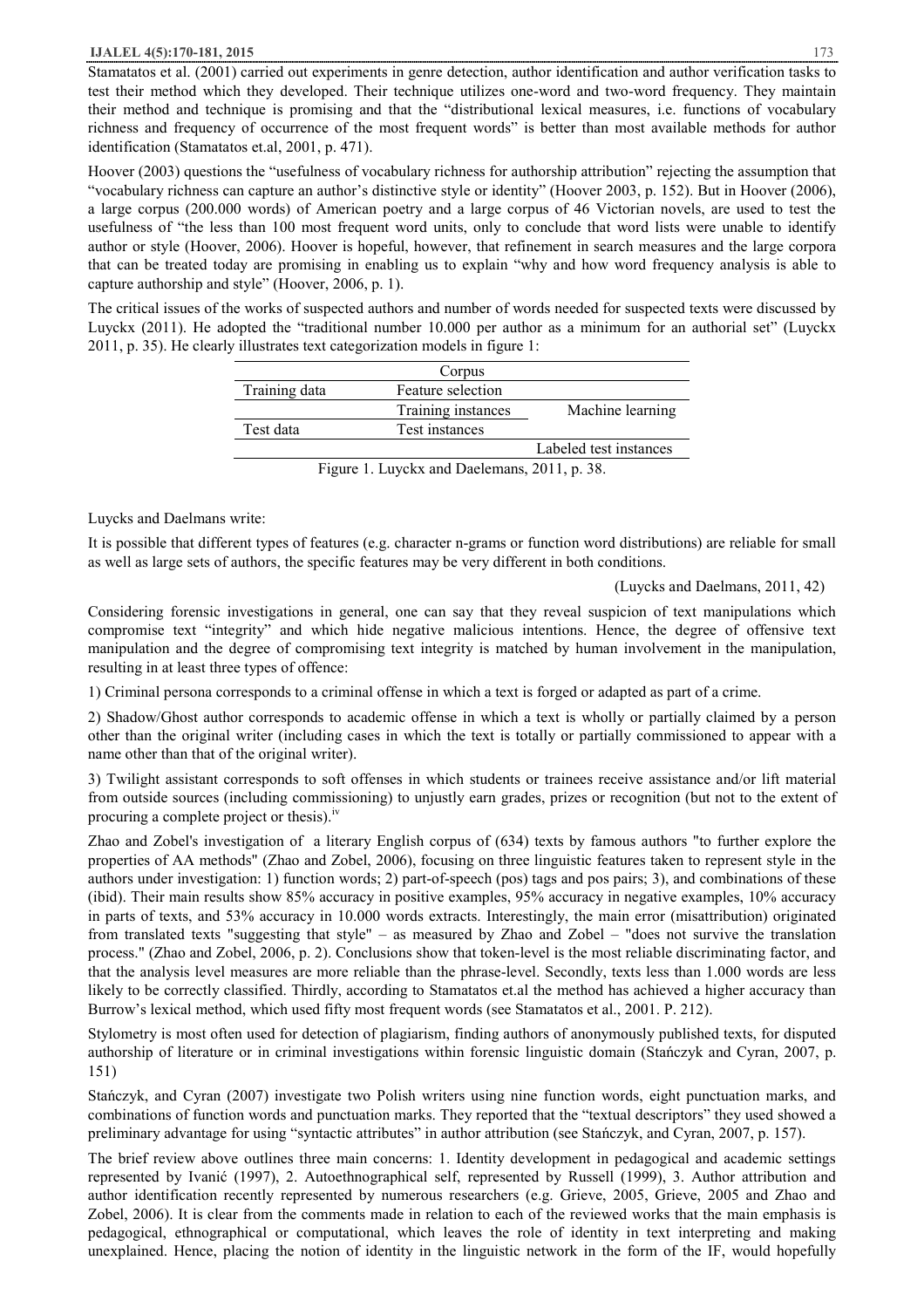reveal some aspects of interpretation, identity and author identification, by focusing on vocabulary, and readability. At the same time, investigating the author-specific features will address the features which fall outside the scope of use in variety studies and user in sociolinguistic and dialect studies, in addition to testing the potential of available computer programs. Author and text specific features are investigated through a simple experiment reported in the following paragraphs.

# **6. The Present Experiment**

## *6.1 Author Linguistic Identity: Rationale*

In order to construct an author identity (AI) outside the boundaries and concerns of traditional variety analysis of register, text-types and genre, and to test some of the stylometric techniques reviewed above, a well-researched sample is needed. The sample needs to be controlled in various ways including size, variety field and author to guarantee a better approximation in the results obtained and to allow comparisons of texts, or parts of texts, by overtly stated alleging authors and anonymous authors whose works are included for the purpose of shedding light on author identity and text integrity. Putting diverse authors in a list will not help in the search for a "possible author" (Grieve, 2005, p. 87).

## *6.2 Method and Sample*

The primary method utilized here is observation of details of linguistic behaviour at the level of lexis (Nation's vocabprofile), text (readability scales) and syntax (sentence length and clause type). Observation of details and rigorous testing will enable researchers to obtain viable conclusions which can take the discussion beyond mere description and classification.

## 6.2.1 Sample Size and Diversity

The size of the sample is limited by considerations of availability of text in electronic forms and capacity of computer programs being used such as Paul Nation's Vocabprofiler and Flesch ease score, which added "human interest" to ease of reading in an attempt to supersede earlier formulas (Flesch, 2006). Syntactic analysis was manually conducted, a practice which poses its own constraints on the amount that can be handled, but which is preferred to Xiaofei Lu's computerized syntactic complexity analyzer due to the limitations of Lu's classification of clause types.<sup>v</sup> The sample is limited to one variety of English, academic English (AE), and within AE, only works from the field of linguistics are included, with one exception in the form of a poem by W. H. Auden for comparison and contrast. The diversity and size of the current sample are specified in Table 1 below.

The sample includes two selections from M.A. dissertations and Ph.D. theses, a sample from the introduction and method, and a sample from the survey of previous works, which allows examining this crucially intertextually mediated part of academic works. There are three types of summaries in the sample: M.A. summaries, Ph. D. summaries and academic papers summaries (column 5-7, Table 1). Also included in the sample are complete texts of academic papers and a selection from 3 books on Linguistics by two authors.

It is hoped that the sample will give results about various aspects of academic English in the field of language and Linguistics.

The works from which the samples are taken are by Arabic speaking academic staff specialized in English language, kept anonymous for privacy and ethical reasons, though the third out of the three (coded THREE) is the current author. Since the other two are anonymous authors (ONE and TWO) known by the author for long period of time, the author has first-hand circumstantial knowledge of authors ONE and TWO, knowledge which can be crucial for the purpose of author identity and author attribution. Works from four well-known linguists, John Sinclair, John Swales, M. A. K. Halliday and Noam Chomsky, are included to act as a yardstick against which other works are measured and compared. The poem from Auden acts as a reminder of the semantic possibilities and potential of the language, and it helps in evaluating various techniques and parameters used, such as lexical density, word frequency, readability and syntactic depth.

|                        |                | <b>ONE</b> | TWO    | <b>THREE</b> | Swales |       |       | Sinclair Halliday Chomsk Auden |     | Total   |
|------------------------|----------------|------------|--------|--------------|--------|-------|-------|--------------------------------|-----|---------|
| <b>MA</b> Introduction |                | 1.000      | 1.000  | 955          |        |       |       |                                |     | 2.955   |
| MA Literature          |                | 1.000      | 1.000  | 1.000        |        |       |       |                                |     | 3.000   |
| PHD Introduction 1.000 |                |            | 1.000  | 1.000        |        |       |       |                                |     | 3.000   |
| <b>PhD</b> Literature  |                | 1.000      | 1.011  | 1.000        |        |       |       |                                |     | 3.011   |
| <b>MA</b> Summaries    |                | 245        | 292    | 146          |        |       |       |                                |     | 683     |
| <b>PhD</b> Summaries   |                | 316        | 764    | 326          |        |       | ۰     |                                |     | 1.406   |
| Papers/Summaries       |                | 755        | 695    | 294          | 368    | 694   | 134   | 282                            |     | 3.222   |
| Papers                 | P1             | 5.199      | 5.808  | 10.716       | 2.003  | 2.001 | 1.999 | 10.101                         |     | 37.827  |
|                        | P <sub>2</sub> | 3.098      | 9.621  | 5.406        | 2.000  | 2.049 | ۰     | 10.215                         |     | 32.389  |
|                        | P3             |            | 4.427  |              |        |       |       |                                |     | 4.427   |
| <b>Books</b>           | B1             | ۰          |        | 14.509       |        |       |       | 2.000                          |     | 16.509  |
|                        | B <sub>2</sub> |            |        |              |        |       |       | 2.001                          |     | 2.001   |
| Poem                   |                |            |        |              |        |       |       |                                | 463 | 463     |
| Total                  |                | 13.613     | 25.618 | 35.352       | 4.371  | 4.74  | 2.133 | 24.599                         | 463 | 110.893 |

Table 1. Number of words and sources of current corpus.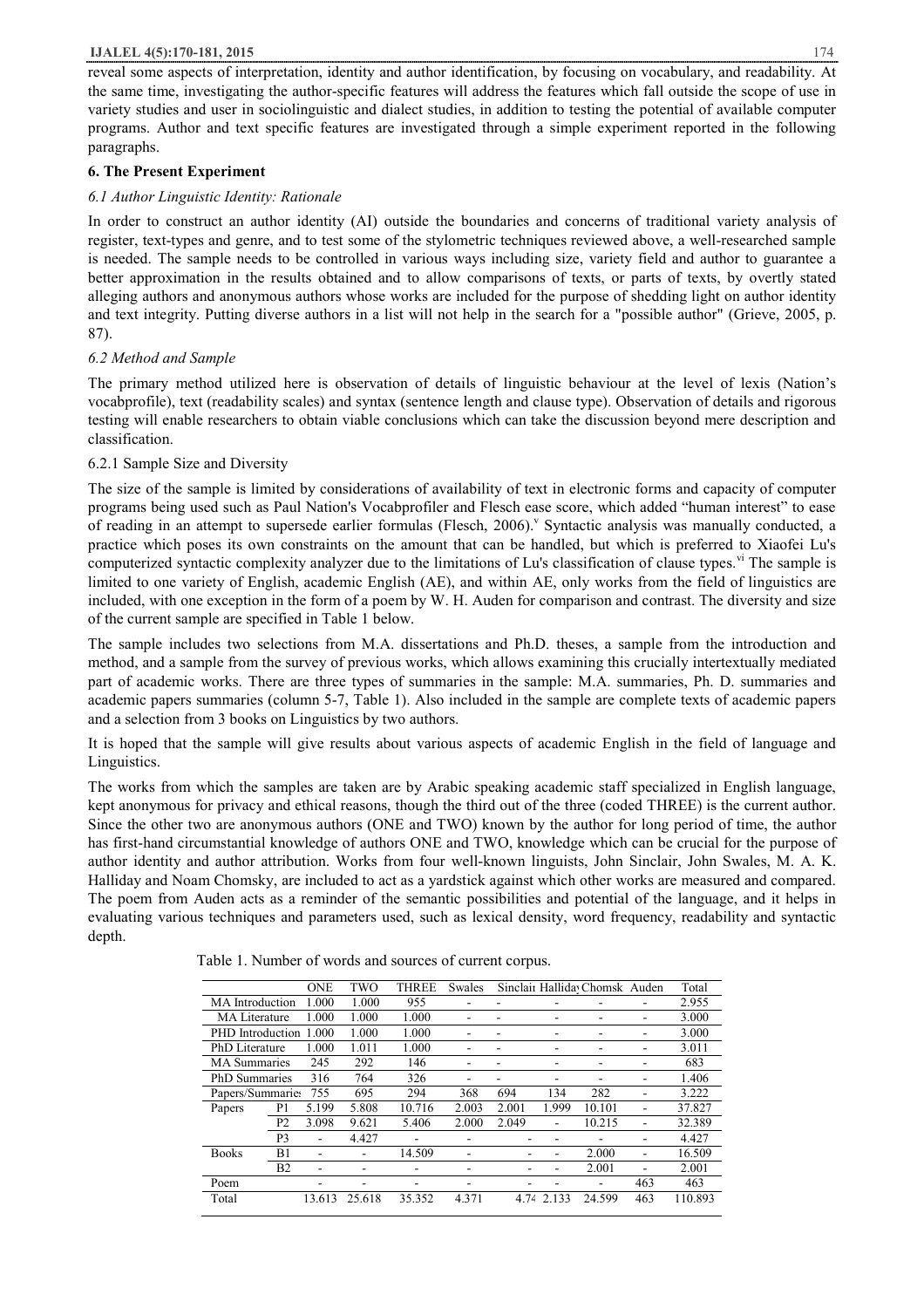#### 6.2.2 Basic Issues

There is a vast string of topics, issues and concerns which can be addressed by studying the current samples and in light of the results obtained from it. But the main issues of immediate interest here can be stated in terms of priority in the questions below:

- 1. Comparing one author with another: Are there any significant differences among and/or within the works of various authors in terms of vocabulary, readability, and syntactic depth?
- 2. Comparing variety with another variety: Are there any significant differences among the varieties (theses, summaries, papers or books) in terms of vocabulary, readability, or syntactic depth?
- 3. Comparing text with another text by the same author: Are there differences between two or more texts by the same author?
- 4. Comparing one part of a text with another part in the same text: Are there any differences among the parts of academic works of MAs and PhDs in terms of vocabulary, readability or syntactic depth?

The scope covered by investigating text and author identity is both dynamic and open-ended; whereas the features and the parameters utilized in computer programs are necessarily fixed, and currently limited. Three such programs have been utilized in the current analysis:

1. Paul Nation's Vocabprofiler, which handles various aspects of vocabulary statistics including the features of: a. total tokens, b. total types, c. K1, d. K2, e. word frequency.

2. Readability scales from which the following are obtained: a. number of words, b. number of sentences, c. ease score, d. readability level in terms of (school) grade.

#### *6.3 Vocabulary, Readability and Syntactic Depth in MA and PhD Theses*

Are there specific lexical tendencies or lexical behavior reflective of, or bearing the stamp of, a specific author? Can the impressions or pre-theoretical hunches and assumptions about a specific way of talk, a unique print or a "linguistic DNA" be supported by systematic observation and empirical investigation? The answer cannot be given lightly if one remembers the seriousness of the ethical, practical and material implications of cases of false authorship and identity theft, cases which range from text integrity to plagiarism. But the complexity and sensitivity of the questions are not reasons for delaying tackling them, nor should the present shortage in research tools and lack of effective software stop a preliminary attempt at evaluating currently available methods and techniques and suggesting future direction.

To narrow down possible differences in the results, one language variety is examined at a time, starting with academic theses where results from works of three unrevealed authors are reported including the percentage of K2 words  $(2<sup>nd</sup>$ most frequent thousand in English) which shows reasonable similarity except in TWO Ph.D. Literature survey which uses 2.66% almost 50% less than TWO Ph.D. methodology 4.90%, where the two cases are less than 5% reported in ONE and THREE. Using 5.60% K2 words in Ph.D. literature is also attractive, since circumstantial knowledge of ONE and TWO puts ONE as low in writing ability. The notable results of Ph.D. K2 words point to a clear case of disciplinary deficiency compared with the two other authors as well as samples from MA and Ph.D. from the same author, TWO.

Another indicator, type/token ratio, shows similar distribution across the three authors except for TWO Ph.D. literature which is 0.41 compared with 0.37 in ONE and THREE for the same section of the thesis; otherwise, this parameter yields similar results across author comparison.

In readability indicators, the average words in a sentence shows a big difference in TWO MA (27.27 words) and in THREE MA (29.62 words); while ONE MA shows the lowest number of words in a sentence and the highest results in Flesch ease scale, which is not surprising taking into consideration the low writing skill found in ONE. In Readability indicators, Average Words in sentences, Flesch ease score, Flesch-Kincaid Grade level and Readability consensus confirm the weakness of ONE and surprisingly high scores in TWO MA, putting it most difficult and least easy, with highest number of words in sentences followed by THREE MA, Method.

Readability scales use three grammatical indicators: number of words, number of sentences and average number of words in a sentence, which means that they leave important significant syntactic features unrevealed. To carry on with the analysis of sentence length, a number of syntactic parameters have been investigated manually, including:

1. Number of words; 2. Number of sentences in text; 3. Number of clauses; 4. Number of clauses per sentence; 5. Number of main (independent) clauses (α); 6. Number of coordinated clauses (coα); 7. Number of subordinate clauses (β); 8. Number of coordinated to subordinate clauses (coβ); 9. Numbers indicating syntactic depth, calculated from total of β and coβs (cf. Lu). The final parameter of syntactic depth is calculated by the number of successive subordinated clauses, taking a coordinated inside a subordinated clause to be the same level of depth. Depth, together with sentence type, in terms of coordination/subordination, may prove to be indicators that distinguish author and/or text. The mechanism of coordination and recursive subordination are fundamentally different from the size of the Mental Lexicon, type/token ratio and lexical density. Ideally, a thorough description of syntactic complexity would take into consideration the degree of nominal modification and the degree of verb-phrase complexity, to account for depth at the level of the phrase as well as the level of the clause (Author, 1989). Essentially, syntactic complexity at the level of the clause in the present analysis may prove to be informative, and hence may point to distinctive features in an author's written texts; it carries identity features.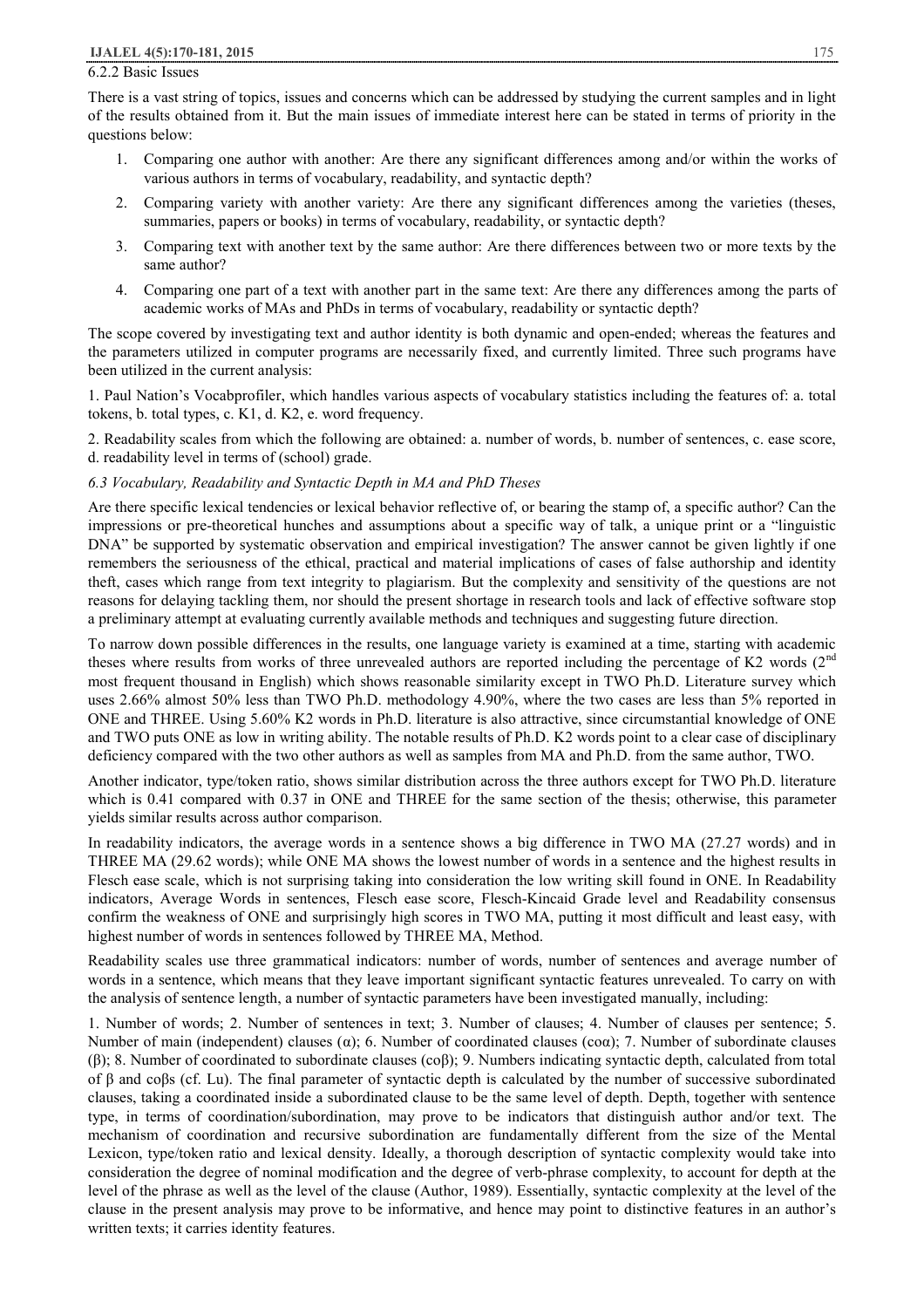The results of examining various aspects of clause types and depth show that "clauses per sentence" is quite promising, since it sets THREE higher than ONE and TWO except in TWO. The higher number of clauses per sentences, has direct bearing on syntactic complexity, which confirms the difference of THREE from ONE & TWO; by using more clauses, especially subordinate clauses, in a sentence. ONE is lowest in depth and THREE is highest. But logical connectors, meta-textual deictics, and organizational elements are shown to be more salient as textuality indicators.

One can conclude that Vocabulary Profiler, readability scales, syntactic complexity and meta-textual connectors, have a measured degree of success in distinguishing one author from another when writing in the same academic variety, e.g. MA and Ph.D. theses. Numerous parameters show different results in the same work when two samples from methodology and literature reviews are examined. These results require further testing and the more sensitive (indicative) parameters closely monitored in varieties other than MA/Ph.D. Theses and works from more authors, is addressed in the following section when academic abstracts are examined.

#### *6.4 Vocabulary, Readability and Syntactic Complexity in Academic Abstracts*

The abstracts samples are necessarily small in words number, but they include abstracts of papers by the three anonymous authors and by four linguists, one American and three British. The highest percentage of K2 is found in ONE's papers, while the lowest K2 is in THREE MA and Chomsky's papers. As such, these results do not reflect much about author's vocabulary profile. Type/token ratio does not show any significant tendency; the lowest is ONE's papers  $(0.39)$ , THREE  $(0.36)$ , Two's Ph.D.  $(0.37)$  and Sinclair's  $(0.46)$ ; the highest Type/token ratio is Halliday's paper  $(0.65)$ , Chomsky's papers (0.60), TWO's MA (0.55) and THREE's papers (0.55). Type per token reflects this conflicting picture, while lexical density is quite similar across the board, ranging from 0.65 in ONE to 0.53 in Chomsky, leaving only Sinclair's papers lowest 0.48. In all, the vocabulary profile is not telling in this case, which naturally takes the discussion to readability and syntactic depth.

In terms of readability, all four British/American linguists use relativity more words per sentence, worthy of noting is the exception of TWO MA and TWO Papers, where sentence length is higher than that of Swales and Halliday (19.60 and 26.11 words in TWO and 24.67 and 22.67 words in Swales and Halliday respectively); whereas in THREE the number of words per sentence is in line with the rest, 20.86, 21.73 and 23.45 for MA, Ph.D. and papers respectively. Flesch ease score does not correspond to the number of words per sentence in all cases: the easiest 45.9 (ONE Ph.D.) agrees with the lowest number of words per sentence (17.72 in ONE Ph.D.), and the least easy (Chomsky's papers 18.2) corresponds to the highest number of words per sentence (Chomsky's papers 35.12). Still, the full picture gives mixed signals, since in TWO the ease score is 48 M.A. and 20.5 Ph.D. for 19.60 and 21.83 words per sentence (more than double in ease scores compared with only 3 words difference in sentence length in Chomsky). A case seen in THREE, when 44.3 and 20.8 in ease score correspond to less than 2 words difference in sentence length; *less words per sentence is not indicative of ease of readability*. The easiest in terms of Flesch ease score are: TWO MA (48), followed by ONE Ph.D. (45.9) and THREE MA (44.3). The least easy are Chomsky's papers (18.2) followed by TWO Ph.D. (20.5) and THREE PH.D. (20.8), a result which needs further analysis in light of the fact that TWO is being observed for experimental purposes.

Moving to Flesch-Kincaid Grade level, the highest Grades are found in the following abstracts: Chomsky Papers (19.4), TWO Ph.D. (15.9), THREE Ph.D. (15.8), Sinclair Papers (15) and Swales Papers (14.6). The lowest grade levels are: TWO MA (11.4), ONE Ph.D. (11.5) and THREE MA (12.3), showing the greatest discrepancy in TWO (from Grade 11.4 to Grade 15.9); *whereas the four British/American linguists have abstracts assigned for Grade 14.6 and above.*  Flesch Grade Level is supported by Readability consensus showing Grade 15 and higher for the four British/American *linguists,* and Grade 16 for TWO Ph.D. and THREE PH.D., i.e. one grade higher than Swales, Sinclair and Halliday, a result which deserves further treatment.

The results in the Readability consensus offer more moderate, and maybe more credible, grades; Grade level and Gunning Fog text scale tend to assign much higher grades and Colmn-Liau Index tends to assign lowest grades; *while*  leaving Flesch-Kincaid nearest to the consensus in line 11, being less than half point different from the consensus (19.4 *by Flesch-Kincaid and 19 by Consensus). The best indicators of Grade Readability are Readability Consensus and Flesch-Kincai, both of which put TWO Ph.D. quite high in terms of grade adding suspicion to AI of TWO*.

Syntactic analysis of the same sample of abstracts examined above show that readability, which is measured and influenced by sentence length (i.e. number of words per sentence), is not related to depth. In other words, *what is easy*  to read or suited for higher grade readers in Readability scales is not necessarily characterized by syntactic depth.

The authors whose abstracts are most complex, in that they show the highest number of clauses per sentence (Halliday papers (7.75), Sinclair papers (4.30) and THREE MA (4.50)), does not correspond to the works (texts) assigned highest grades in the Readability Consensus (Chomsky Papers (19), TWO Ph.D. (16), and THREE PH.D. (16), followed by Swales, Sinclair and Halliday (Grade 15 each). It is surprising that ONE's lowest scores in clause per sentence (2.29, and 2.42 in ONE Papers and ONE PH.D. respectively) should be assigned to reasonably high readability grade (14 and 12 respectively). In spite of this relatively high readability score, ONE PH.D. and ONE Papers, have also the lowest score in syntactic depth (47.05% and 51.27% respectively). The highest scores in syntactic depth, i.e. the most grammatically complex (Halliday Paper (83.87%) followed by THREE MA (77.77%), Swales Papers (68.87%) and Sinclair Papers (67.67%) and TWO MA (61.15%)) are markedly low in Readability Grade: Halliday (15), THREE MA (12), Swales and Sinclair Papers (15 each) and TWO MA (12) respectively. *Thus, there is no relationship between syntactic depth and Readability Consensus*.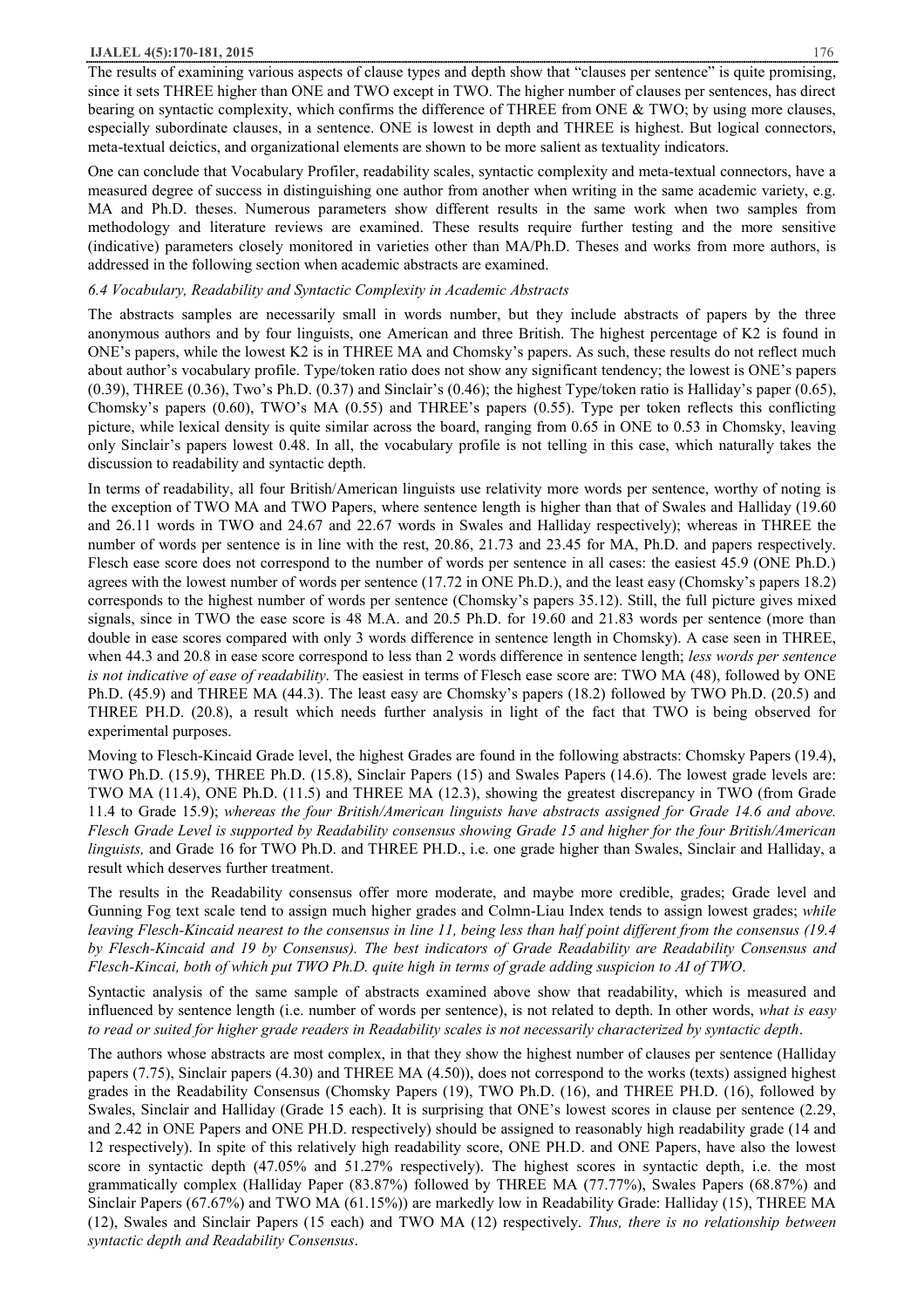In the author Textuality profile, it is noticeable that the same text by the same author exhibits consistent use of textual markers of different types or it consistently lacks textual markers, which means that when textual markers are preferred by an author, they appear in different types even in a small sample, Sinclair Abstracts (See Sinclair Papers, THREE Papers and THREE Ph.D., and TWO MA). *Hence, textual markers like those currently used seem to be promising in author profiling*.

# *6.5 Vocabulary, Readability Scales, Syntactic Depth and Textual Markers in Academic Papers and Books*

# 6.5.1 Author Profile: Vocabulary

The vocabulary profile in the sample of academic research articles, academic books, and one poem, has the largest number of words in addition to being a more advanced stage on scholarship than in the sample from MAs and Ph.Ds. Therefore, it presents further evidence from published research claimed by the person whose name appears on the research article in journal, conferences and/or the Internet. One notable result is the high percentage of K2 words in one paper by ONE, all three papers in TWO, one paper in THREE and one paper by Sinclair (above 5.8% and 6.30% in TWO).

The poem is markedly different (9.72%) of K2 words. One strange result is found in THREE where in one research paper out of three the percentage of content words is (73.83%) compared with (26.79%) for function words; with the next highest percentages in ONE (40.54%) compared with (36.31%) for function words. This may be explained by the presence of foreign words in the translational data used in that paper by THREE (the current author). *But the overall picture remains rather mixed with no clear trend in the distribution of content-versus-function words.*

Type-token ratio does not show any consistency or special trend; the lowest ratio appears spread across the board: ONE (0.18), TWO (0.17), THREE (0.17 and 0.18), Chomsky (0.17). The highest type/token ratio, however, appears in British/American authors, up to (0.43) in Chomsky Book. But the highest of all type/token ratios is in the poem, recording (0.45) a result which might be influenced by the small number of words in the poem (663 words) compared with 2.000 to 1450 words in works in the research papers sample.

The type/token ratio is inversely related to the number of tokens per type, which is lowest in Auden's poem (1.84) tokens per type. Lexical density seems not to be susceptible to the size of the sample or to author, and hence it ranges in a narrow band between (0.51) in Auden's poem and (0.64) in ONE Papers, which means that *lexical density is not significant for determining author identity or profile.*

# 6.5.2 Author Profile: Readability

Moving to Readability designates parameters and scales, one finds that "Average words per sentence" does not correspond to Flesch ease score, as ONE Paper1, Paper2 show, since sentence length (16.57) and (14.00) words per sentence correspond to almost the same ease score of (45.5) and (45.8) respectively. The most striking off-the-point ease score, is that of Auden's poem where the average number of words per sentence is (27.35) and the ease score is (62.1), which is, supposedly, the easiest of all authors and texts. This result is both counter intuitive and not correct, since even experts on literature face difficulties in interpreting the poem as seen in the Author's work on contextualization (forthcoming). Another case which deserves some comment in relation to the average number of words per sentence and ease score, is Swales Paper1 in which the average number of words per sentence is (25.81) and the Flesch ease score is as low as (27.7), which is related to sentence length, but contradicts Auden's poem where the number of words per sentence is very near to that of Swales (27.35) but the ease score is very high (62.1) as observed above. Flesch-Kincaid Grade level shows a similar trend assigning Swales Paper1 to grade (17) and Auden's poem to grade (11.4), a trend which is carried over to the Readability score of grade (17) for Swales Paper 1 and grade (11) for Auden's poem, which is put at the same level seen in ONE Paper1 (Grade 11). *The problem is surely not with the poem*  being so easy, but with the readability indicator which seems to be made for texts types that do not belong to literary *genres.*

# 6.5.3 Author Profile: Syntactic Depth

Syntactic features show discrepancies among the works of the same author in terms of clause per sentence; Sinclair's three papers have (6.15, 4.58 and 9.09) clauses per sentence; whereas Auden's poem has a very moderate and comparable number of clauses per sentence (4.61). The number of clauses coordinated to main clauses (co  $\alpha$ ) is markedly high in Auden's poem (46.66%) compared with (08.59%) in Sinclair Paper2 and less than this in the rest of the sample. Naturally, the high percentage of coordinated clauses lead to a low score in syntactic depth (31.66%) in Auden's poem compared with (64.16%) and more in the rest of the sample, which shows mixed scores and relatively narrow scope of difference (64.16%) lowest and (82.71%) highest. In brief, *there is no clear-cut trend or differences in syntactic depth among various works by the various authors, with the significant exception of Auden's poem.* 

Textual indicators reflect a similar message of mixed usage with no clear predictable trend attached to an author or a text. This leaves us with more questions about the various parameters of vocabulary, readability, syntactic and textual parameters used in the present study (Author forthcoming, on intertextuality). One such question may be posed about the performance of the parameters in relation to the academic text-type of writing academic theses, abstracts of research articles and research articles, but a thorough author vocabulary profile needs to map up the full range of ML manipulated in the written works of an author, which in the present case should ideally include in the sample all texts by one author. The ultimate purpose is to specify the individual ML and the Communal ML, which means in the present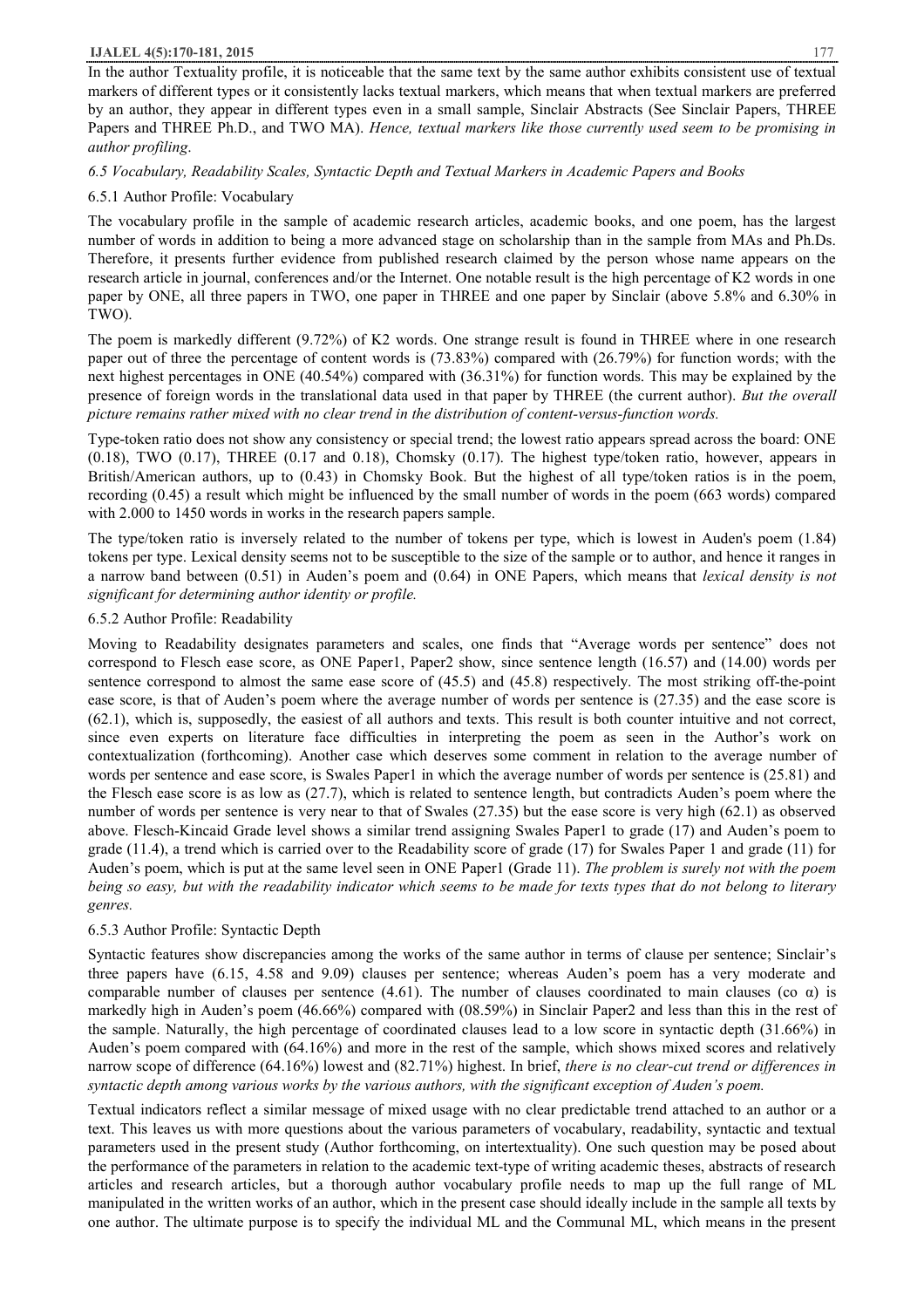context the ML shared by all authors in the sample (Author forthcoming). The aspects of linguistic author identity covered in the current paper leave much to be done at various levels of the language of one individual.

*6.6 Vocabulary, Readability, Grammatical Depth and Textual Markers* 

## 6.6.1 Text-type Vocabulary Profile:

Examining the percentage of K2 in the three academic text-types of theses, abstracts and articles/books, one finds slight differences among the three text-types, with more differences with the works of the same author. To obtain a reasonably better point of comparison of K2 results, one needs to shift attention to a completely different variety of English, e.g. poetry. In a short poem by Auden, one finds the percentage of K2 words to be about double the average found in the three academic text-types: (9.72%) for Auden's poem compared with (2.80%) in Swales' Papers and a noticeably high percentage of (6.30%) in TWO Paper3.

Type/token ratio show minor differences among the three academic text-types in the works by ONE, TWO and THREE. With the exception of Halliday's abstract (0.65) and Halliday's paper (0.33) no big difference is observed, even in Auden's poem whose ratio (0.45) is slightly higher than the rest (but the number of words in the poem is only (463) words, which may influence the Type/token ratio. Even lexical density does not distinguish the poem or any of the three academic varieties:  $(0.51)$  for the poem and a range between  $(0.64)$  and  $(0.49)$  for the three academic text-types. The vocabulary profile has not shown the three academic text/types to be characterized differently; Auden's poem exemplifies a non-academic variety.

## 6.6.2 Text-type Readability Profile:

*Flesch ease Scale* reveals that ONE Paper Abstracts are markedly less easy (i.e. more difficult) than the texts and abstracts of other text-types and texts including abstracts, by the same author, a fact which calls for more investigation of this particular text. In fact, most abstracts are less easy (Flesch ease Score) in the abstract compared with, which seems reasonable, since the abstract is more condensed and focused than the body of the text.

Comparing the results from *Flesch-Kincaid Grade level* does not assign markedly higher grades to ONE Paper in the abstract compared with markedly high grades assigned to other authors. But again among the works of the same author, grades vary remarkably in the same text-type, e.g. TWO Abstracts are assigned to grades 11.4, 15.9 and 14.9, and TWO Papers are assigned to grades 13.7, 12.1 and 10.6. One noticeable result is Chomsky Abstract, assigned to grade (19.4). The Readability Consensus shows remarkable differences among the authors; but relatively higher grades are assigned to abstracts compared with papers with the exception of Swales and Sinclair when the papers are assigned to grades (16/17 and 16/14) and the abstracts are assigned to grades (15) in both cases. *The overall picture is mixed and far from showing a tendency of conformity.*

6.6.3 Text-type: Grammar and Syntactic Depth Profile

Clause per sentence in ONE theses and Abstracts are similar, but in ONE Papers it is slightly higher, whereas in TWO and THREE Theses have more clauses per sentence than abstracts and papers. *The number of clause per sentence in the three academic text-types is mixed and does not show a clear tendency*.

The number of subordinate clauses shows no significant differences among the three text-types except in Halliday Abstract (only 125 words) which has (83.84%) of subordinated clauses, the next linguist is well below that (62.96%) in THREE MA Abstract. The more indicative measurement of syntactic depth does not reveal marked differences among the three academic text-types, again with the exception of Halliday Abstract (83.87%) compared with (71.51%) for Halliday Paper. Sinclair Paper3 has (82.71%) in syntactic depth and only (67.67%) for his abstracts, which is the opposite trend of Halliday's short sample. As for textual markers, simple observation of the results shows that the abstracts use less textual connectors, whereas all three text-types scarcely use meta-textual organizational markers. *In*  conclusion, it can be said that the three profiles of vocabulary, readability and syntax, do not characterize any of the *three academic text-types, stamping them as consistently and significantly different.* 

To specify the size of the ML, Communal and Individual, a case-specific software needs to be developed, and that would lead to the creation of a comprehensive vocabulary profile which maps up all the known/available corpus of a given author.

# **7. Conclusion**

The search for author-specific features has, on the whole, been approached primarily from the vantage point of surveying the total linguistic features found in a text, which calls for more scrutiny. The first observation comes from the fact that in variety studies in which it is acknowledged that each variety, regardless of the term used to designate a variety, is characterized by variety-specific features. The second basic notion relates to the fact that in variation studies, social and geographical factors, whether gender, dialect or jargon, show variation-specific features. If these two types of features found in a text are put together they may amount to a good percentage of the total linguistic features in a text, depending naturally on the degree of correlation and development of the text-type in language under analysis. This means that the FPD features will necessarily belong to the non-variety and non-variation features, a group which can be labeled non-communal factors, among which the author-specific, or FPD, features constitute a prominent component. Author identification should establish these features in the alleging author, and then should move to investigate them in the suspected or alleged text. In the absence of the techniques and data required for isolating the author-specific features in a text, circumstantial evidence can be considered. The best candidate for describing author identity profile is to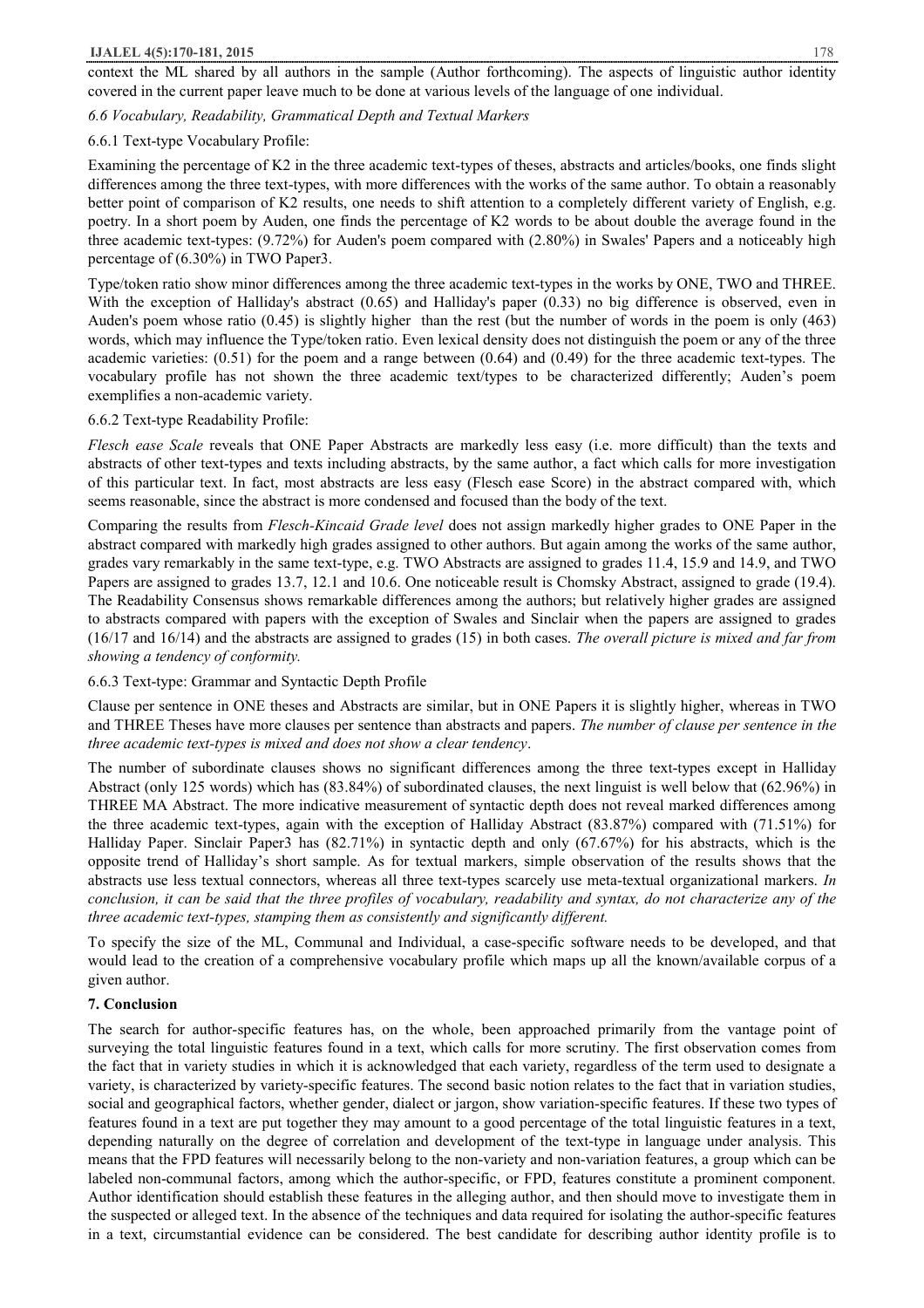| Elements      | Social/physical<br>parameters | Existential<br>parameters | Epistemological<br>mental parameters |
|---------------|-------------------------------|---------------------------|--------------------------------------|
| Being         |                               |                           |                                      |
| Environment   |                               |                           |                                      |
| Understanding |                               |                           |                                      |
| Experience    |                               |                           |                                      |
| Assertion     |                               |                           |                                      |
| Identity      |                               |                           |                                      |

Table 2. Author Profile based on Author–specific features.

In a comprehensive treatment of author identity profile (AIP), Author states some criteria for applying the above configurations:

The reconstruction of the mental-epistemological identity should be congruent with the social/physical parameters of identity. The relationship between the two is judged against the criteria of: 1. Consistency (to eliminate mismatch), 2. Plausibility, 3. Ethical code, 4. Claimed pronouncements (texts). Each of these criteria may prove to be necessary in certain cases, can be more or less relevant depending on the case, i.e. author and text. (Author, forthcoming)

For a possible application, a simple profile is attempted for the British linguist, M. A. K. Halliday, and the American linguist, Noam Chomsky by Author (forthcoming).

However, if we leave elaborating on the AIP for a future work, the results reviewed in details above enable us to make a number of remarks by way of conclusion and observation concerning what is needed to reach a more decisive position.

- 1. The results, except for Auden's poem, do not give evidence of coherent consistent features which mark an author with distinctive systematic set of features that justify a "whole" profile typical of a specific author.
- 2. The parameters used in the study of vocabulary, readability, structure and textuality do not allow any of the three academic varieties of theses, abstracts, papers and books to be assigned variety-specific features.
- 3. Considering one and two above and taking the differences at various levels in the three academic text-types, it is logical to assume that a more viable approach to author identification and attribution, must take text as the departure point in matters related to author identification and author profiling, and the text, rather than the author or the text-type, as a linguistic unit can be the focus.
- 4. Auden's poem included with academic articles and books, manifests meaningful distinctiveness at certain, but not all, levels of analysis.
- 5. In case of anonymous texts, the open question of "Who is the author of X?" is far more difficult to address than the narrower question of "Can X be written by Y?", where X is a specific text and Y is a possible (claiming or ghost) author. In other words, with reference to a particular author, it will be easier to determine if "X is or is not written by Y" than to determine if "Z is the author of X" (where X is a given text, Y a claiming author and Z any possible author). Unlike most cases in forensic linguistics where the speaker/writer is unknown, certain cases of attributing academic text (not author attribution) can be narrowed down, and subsequently resolved, by applying the "X" to this author, which means that in certain cases of academic texts the question about authorship can be formulated in the following question: "Can this individual (claiming author) have written this text he/she attributes to him/herself?"

The above question can best be answered by comparing claimed text(s) with a sample of actual writing by the claiming author, comparing various claimed texts in the author profile for consistency and for present or absent fingerprints, comparing claimed texts with standard features of corpus representing the text-type to which the claimed text(s) belong. In the absence of circumstantial evidence, and in the absence of sample texts written by the "suspected" author, it is difficult to be certain about author identity when the available texts are all in doubt.

It is more difficult to determine authorship when the author is nonnative speaker and does not have a text known to have been actually produced by him/her. For the purpose of author identification (AI), text-type, text, and author should be viewed as living dynamic beings in the making, rather than a fixed definitive entity. AI should incorporate this fact about text and author, and *not* deny or fight them by taking these two notions to be static.

# **References**

Author (1986). *Organizational and Textual Structuring of Radionews Discourse in English and Arabic.* (Unpublished doctoral thesis). Aston University, UK.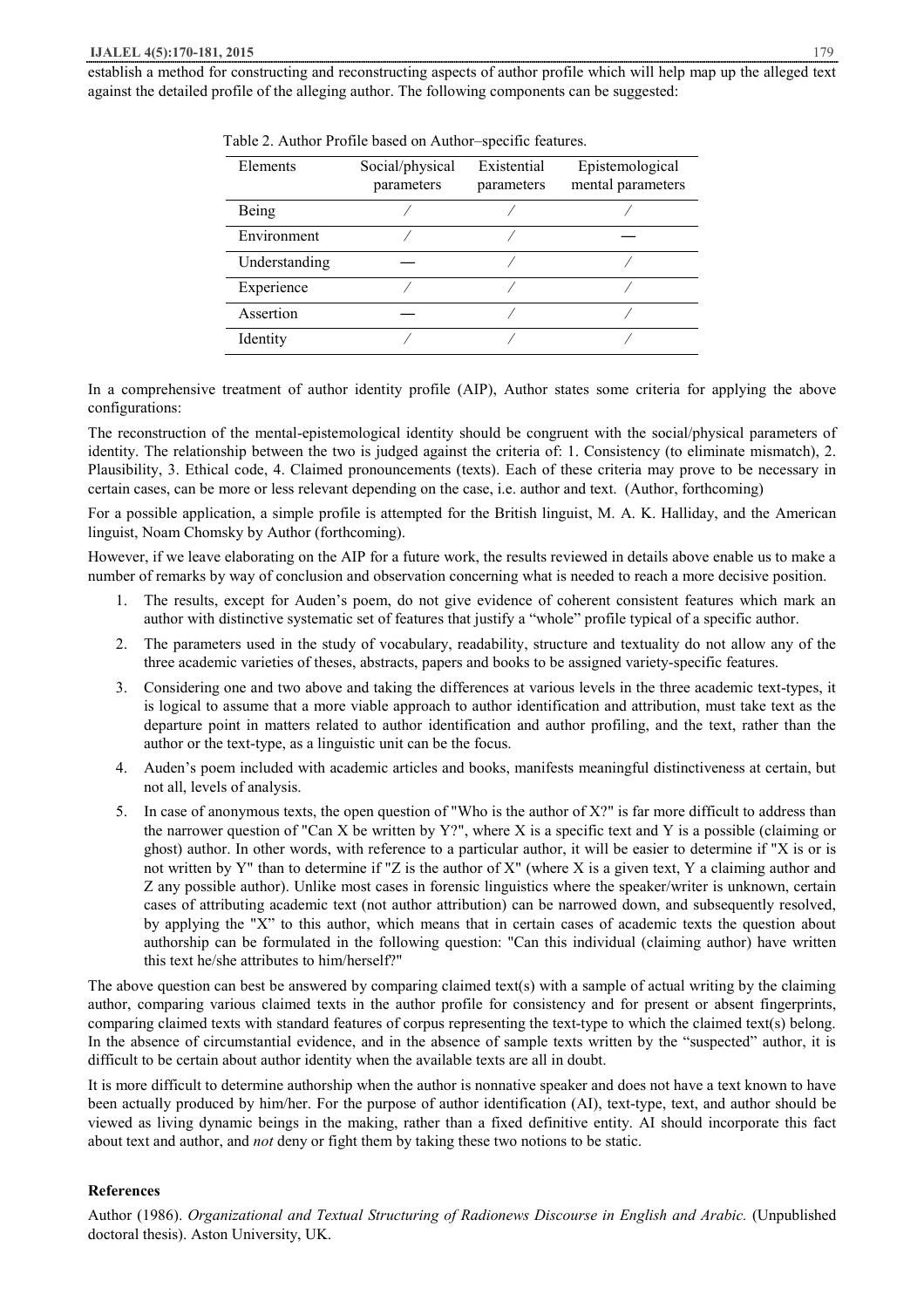Author (2012). First Person Domain: Threshold Mental Lexicon and Arab Learners of English. *Proceedings of the Second Symposium on English Language Teaching in KSA: Realities and Challenges: Research Papers,* Riyadh, Saudi Arabia (9-11 April, 2012), 141-208.

Author (forthcoming). Text Integrity, Editorial Practices and Author Epistemological Profile. In Author. *New Horizons in Linguistic Interpretation: Poetry Translation.* Manuscript.

Appen Speech and Language Technology Inc. (2008). Internet Safety Technical Task Force: Technology Submission – Text Attribution Tool. Retrieved from http://www,appen.com.au

Aristotle (written 350 B.C., Translated by S. H. Butcher). *Poetics*. Retrieved from http://classics.mit.edu/Aristotle/ poetics.html

Academic Integrity. Retrieved from https://www.google.com.sa/search?biw=1307&bih=

342&q=asu+academic+integrity+resource+guide&oq=ASU+Academic+Integrity+Resource+Guide&gs\_l=serp.1.0.35i3 9.15784.19768.0.24396.12.8.0.0.0.0.263.1111.0j2j3.5.0.msedr...0...1c.1.62.serp..8.4.887.0.nXOemal80fo

Baka, F. (1989). *The Discourse of Biology Lectures: Aspects of its Mode and Text Structure.* Ph. D. thesis, Aston University in Birmingham, UK.

Bruke, S. B. (2010). *The Construction of Writer Identity in the Academic Writing of Korean ESL Students: A Qualitative Study of Korean Students in the US.* (Unpublished doctoral dissertation) Indiana University Pennsylvania.

Chamcharatsri, P. B (2009). Negotiating Identity from Auto-ethnography: Second Language Writers' Perspective. *The Asian EFL Journal: Professional Teaching Articles*, 38, 3-19.

De Beaugrande, R. and Dressler, W. (1981). *An Introduction to Text Linguistics (*digital 2002). London, Longman.

Dressler, W. V. (1978): *Current Trends in Textlinguistics*, Berlin & New York, Walter de Gruyter.

Ellis, J. (1965). Linguistic Sociology and Institutional Linguistics. *Linguistics*. 3, 19, 5–20.

Flesch, R (online). *FLESCH READING EASE READABILITY FORMULA*. Retrieved from http://www.readabilityformulas.com/flesch-reading-ease-readability-formula.phpFlesch, R. (2006). A New Readability Yardstick. *The Classic Readability Studies*, Costa Mesa CA, Impact Information, 96-111. Retrieved from http://www.ecy.wa.gov/quality/plaintalk/ resources/classics.pdf

Flesh, R (1948). A New Readability Yardstick. *Journal of Applied Psychology.* 32 (3), 221-223. Retrieved from http://psycnet.apa.org/journals/apl/32/3/

Grieve, J. W. (2005). *Quantitative Authorship Attribution: A History and an Evaluation of Techniques*. Unpublished M.A. thesis, Simon Fraser University, USA.

Halliday, M. A. K., Mcintosh, A. and Strevens, P. (1964). *The Linguistic Sciences and Language Teaching* (Longmans' Linguistic Library). London, Longman.

Hill. T. (1958). Institutional Linguistics. *Orbis,* 7, 441-455. Retrieved from http://www. degruyter.com/dg/viewarticle/j\$002fling.1965.3.issue-19\$002fling.1965.3.19.5\$002fling.1965 .3.19.5.xml;jsessionid= 8E93A3F08 AA99E4F5B5E1BA367FE422B

Hoover, D. L. (2003). Another Perspective on Vocabulary Richness. *Computing in the Humanities,* 37, 151-178 Kluwer Academic Publishers, Netherland. Retrieved from http://link.springer. com/article/10.1023%2FA%3A1022673822140

Hoover, D. L. (2006). Word Frequency and Keyword Extraction. *HRC ICI Method Network*, Centre for Computing in the Humanities, Kay House, London, 1-8.

Ivanić, R. (1997) Writing and Identity. *Discoursal Construction of Identity in Academic Writing,* Amsterdam: John Benjamin Publishing, (Chapters, 6 & 10).

Klein, P. D., & Kirkpatrick, L. C. (2010). A framework for content area writing: Mediators and moderators. *Journal of Writing Research, 2* (1), 1-46. Retrieved from http://www. jowr.org/articles/vol2\_1/jowr\_2010\_vol2\_nr1\_klein\_kirkpatrick.pdf

Lu, X. (2010). Automatic Analysis of Syntactic Complexity in Second Language Writing. *International Journal of Corpus Linguistics*, 15(4), 474-496. Retrieved from http://www.personal.psu.edu/faculty/x/x/xxl13/papers/Lu\_inpress\_ijcl.pdf

Luyckx, K. and Daelemans, W. (2011). The Effect of Author Set Size a Data Size in Authorship Attribution. *Literary and linguistic Computing*, 26, (1), 35-55

Moonwomon-Baird, B. (2002). What do Lesbians do in the daytime? *Journal of Sociolinguistics*, 4, (3), 348-378. Retrieved from onlinelibrary.wiley.com/doi/10.1111/1467-9481.00120

Patchan, M. M., Charney, D. and Schunn, C. D. (2009). A Validation Study of Students' End Comments: Comparing Comments by Students, A Writing Instructor, and Content Instructor. *Journal of Writing Research*, 1 (2), 124-152. Retrieved from http://www.lrdc.pitt.edu/schunn/ research/papers/JoWR\_2009\_vol1\_nr2\_Patchan\_et\_al.pdf

Russell, C. (1999). *Experimental Ethnography: The Work of Film in the Age of Video.* Durham (NC), Duke University press.

Sinclair, J. McH. (1972). *A Course in Spoken English: Grammar*. Oxford, Oxford University Press.